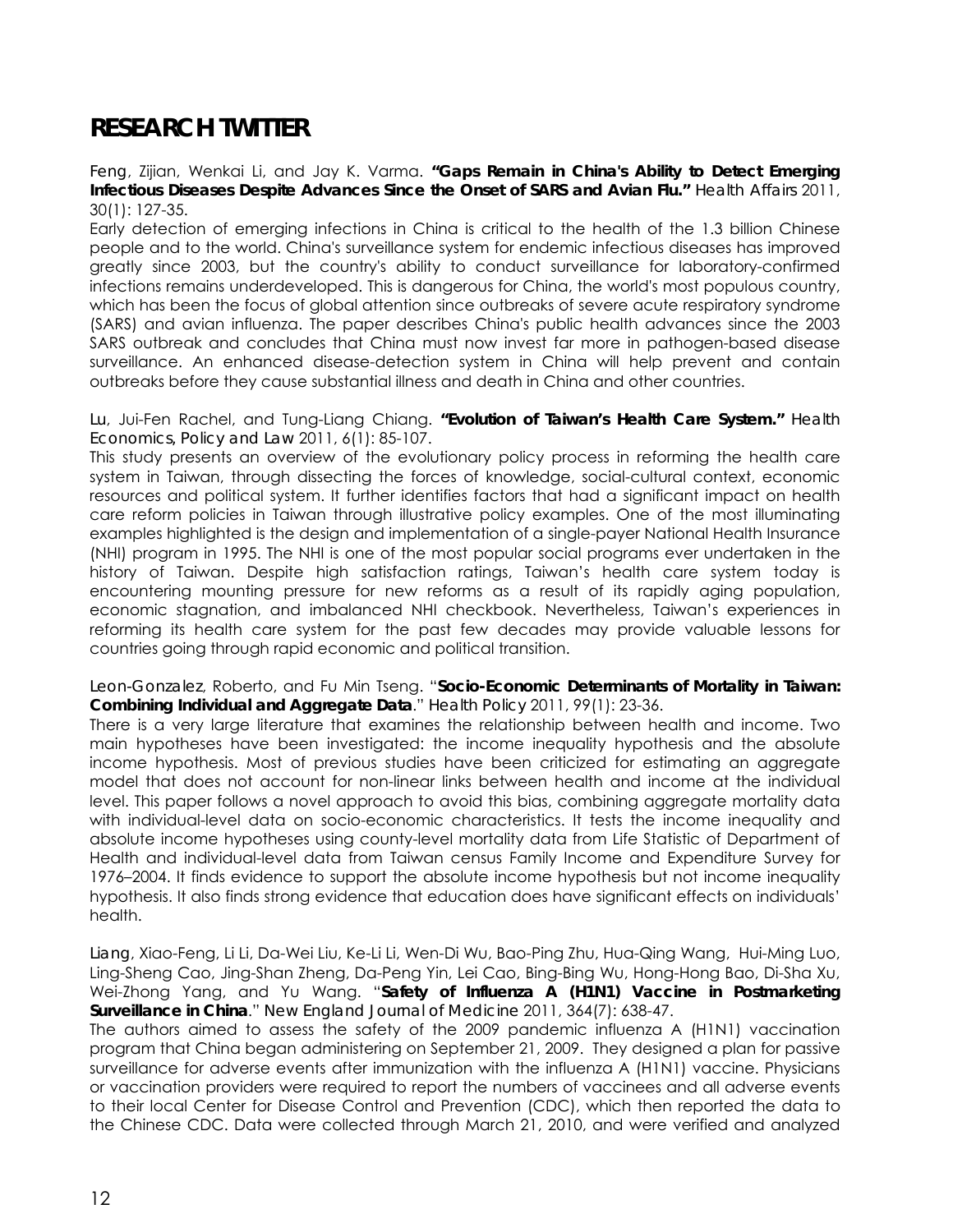by the Chinese CDC. A total of 89.6 million doses of vaccine were administered from September 21, 2009 through March 21, 2010 and 8067 vaccinees reported having an adverse event, for a rate of 90.0 per 1 million doses. The age-specific rates of adverse events ranged from 31.4 per 1 million doses among persons >=60 years to 130.6 per 1 million doses among persons <= 9 years, and the manufacturer-specific rates ranged from 4.6 to 185.4 per 1 million doses. A total of 6552 of the 8067 adverse events were verified as vaccine reactions; 1083 of the 8067 were rare and more serious, most of which (1050) were allergic reactions. Eleven cases of the Guillain–Barré syndrome were reported, for a rate of 0.1 per 1 million doses, which is lower than the background rate in China. To conclude, no pattern of adverse events that would be of concern was observed after the administration of influenza A (H1N1) vaccine, nor was there evidence of an increased risk of the Guillain–Barré syndrome.

*Zheng*, Wei, Dale F. McLerran, Betsy Rolland, Xianglan Zhang, Manami Inoue, Keitaro Matsuo, Jiang He, Prakash Chandra Gupta, Kunnambath Ramadas, Shoichiro Tsugane, Fujiko Irie, Akiko Tamakoshi, Yu-Tang Gao, Renwei Wang, Xiao-Ou Shu, Ichiro Tsuji, Shinichi Kuriyama, Hideo Tanaka, Hiroshi Satoh, Chien-Jen Chen, Jian-Min Yuan, Keun-Young Yoo, Habibul Ahsan, Wen-Harn Pan, Dongfeng Gu, Mangesh Suryakant Pednekar, Catherine Sauvaget, Shizuka Sasazuki, Toshimi Sairenchi, Gong Yang, Yong-Bing Xiang, Masato Nagai, Takeshi Suzuki, Yoshikazu Nishino, San-Lin You, Woon-Puay Koh, Sue K. Park, Yu Chen, Chen-Yang Shen, Mark Thornquist, Ziding Feng, Daehee Kang, Paolo Boffetta, and John D. Potter. "**Association between Body-Mass Index and Risk of Death in More Than 1 Million Asians**." *New England Journal of Medicine* 2011, 364(8): 719-29.

The authors performed pooled analyses to evaluate the association between Body Mass Index (BMI) and the risk of death among more than 1.1 million persons recruited in 19 cohorts in Asia. The analyses included approximately 120,700 deaths that occurred during a mean follow-up period of 9.2 years. In the cohorts of East Asians, including Chinese, Japanese, and Koreans, the lowest risk of death was seen among persons with a BMI in the range of 22.6 to 27.5. The risk was elevated among persons with BMI levels either higher or lower than that range. A similar U-shaped association was seen between BMI and the risks of death from cancer, from cardiovascular diseases, and other causes. In the cohorts comprising Indians and Bangladeshis, the risks of death from any cause and from causes other than cancer or cardiovascular disease were increased among persons with a BMI of 20.0 or less, as compared with those with a BMI of 22.6 to 25.0, whereas there was no excess risk of either death from any cause or cause-specific death associated with a high BMI. To conclude, underweight was associated with a substantially increased risk of death in all Asian populations. The excess risk of death associated with a high BMI, however, was seen among East Asians but not among Indians and Bangladeshis.

*Tian*, Li-li, Wei-xian Shi, Ying-Deng, Xing-huo Pang, Peng-Yang, Fang-Huang, Shu-juan Cui, Xin-Zhang, Dai-tao Zhang, Quan-yi Wang. "**Serologic survey of pandemic influenza A (H1N1 2009) in Beijing, China**." *Preventive Medicine* 2011, 52(1): 71-4.

This article examines the frequency and distribution of antibodies against pandemic influenza A (H1N1 2009) in populations in Beijing. In January 2010, a randomized serologic survey of H1N1 2009 was carried out. Six districts were randomly selected with a total of 4601 participants. The overall seropositive rate for H1N1 2009 antibodies was 31.7% among the 4601 participants. The seropositivity prevalence in participants who received the pandemic H1N1 vaccination was 60.9%. Only 53.1% of the H1N1 2009 seropositive individuals who had not received the vaccination experienced respiratory tract infection symptoms. Multivariate logistic regression revealed that factors such as age, occupation, dwelling type, whether the participant's family included students in school, and the vaccination history with H1N1 2009 were associated with antibody titers. The article concluded that almost 30.0% of the residents had appropriate antibody titers against H1N1 2009 in Beijing and these titers may provide an immune barrier.